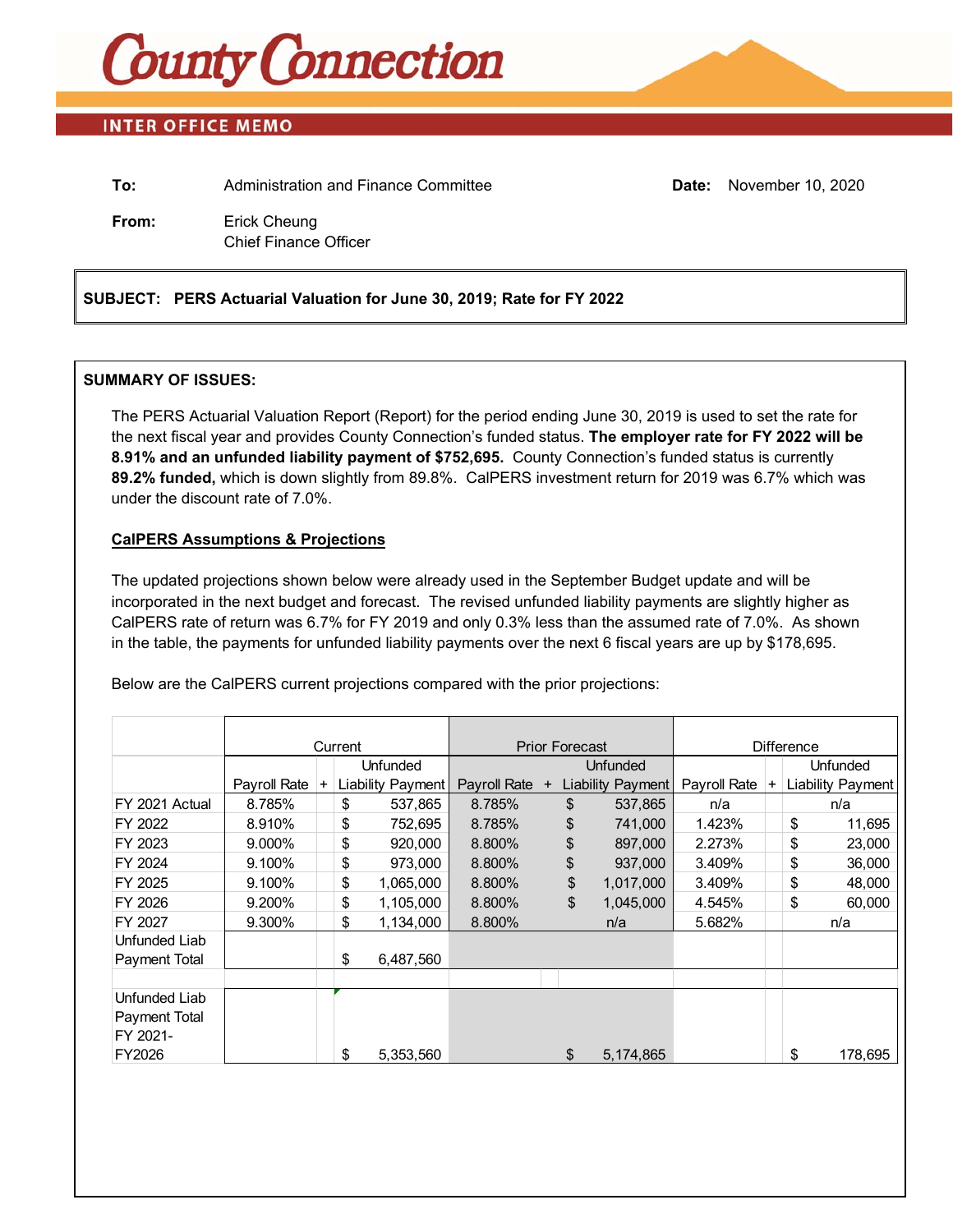In the September Budget update, we informed A&F Committee and the Board that CalPERS achieved 4.7% in FY 2020 which is less than 7.0%. Staff included the additional UAL payments (table below) which would **begin in FY 2023** into the forecast based on the estimator tools provided by CalPERS. Actual amounts will be part of next year's valuation.

|               |            | Estimated   |  |
|---------------|------------|-------------|--|
|               | Additional |             |  |
|               |            | Unfunded    |  |
|               |            | Liability   |  |
|               |            | Payment     |  |
| FY 2023       | \$         | 60,000      |  |
| FY 2024       | \$         | 180,000     |  |
| FY 2025       | \$         | 290,000     |  |
| FY 2026       | \$         | 400,000     |  |
| FY 2027       | \$         | 510,000     |  |
| Unfunded Liab |            |             |  |
| Payment Total |            | \$1,440,000 |  |

Estimates of future employer rates depend upon a variety of factors:

- Future investment returns of 7.00%.
- Payroll growth of 2.75%.
- $\bullet$  Inflation growth of 2.50%.
- Demographic assumptions including the percentage of employees that will terminate employment, retire, or pass on in each future year.

Several pages of the actuarial report are attached.

### **Plan's Funded Status, Based on Market Value of Assets (Page 6 Actuarial Report)**

As stated earlier, the funded status is 89.2% with the unfunded liability totaling \$11.3 million. The prior year funded status was 89.8%, with the unfunded liability of \$10.2 million. The reasons for the increase in the unfunded accrued liability (UAL) of \$1.1 million was due to the discount rate being slightly less than the assumption of 7.0% and the amortization of the costs related to the reduction in the discount rate from 7.50% to 7.00%.

#### **Investment Rate of Return**

It is CalPERS' policy to use a constant investment return rate for the actuarial report rather than the actual rate of return. This is called *asset smoothing-* the delayed recognition of part of the investment gains or losses dampens the effect of short-term market value fluctuations in setting employers' rates. Prior to fiscal year 2019, CalPERS employs a policy that amortizes all gains and losses over a fixed 30-year period which was smoothed by ramping up/down the increase or decrease over a 5 year period. This method is referred to as "direct rate smoothing." Beginning this fiscal year, the CalPERS Board approved amortizing gains/losses over a 20 a year period based on a level dollar amount, and removed the 5 year ramping. Finally, CalPERS does not use the actuarial value of assets, but uses the market value of assets.

The CalPERS history of investment returns is shown on Page 12 of the actuarial report.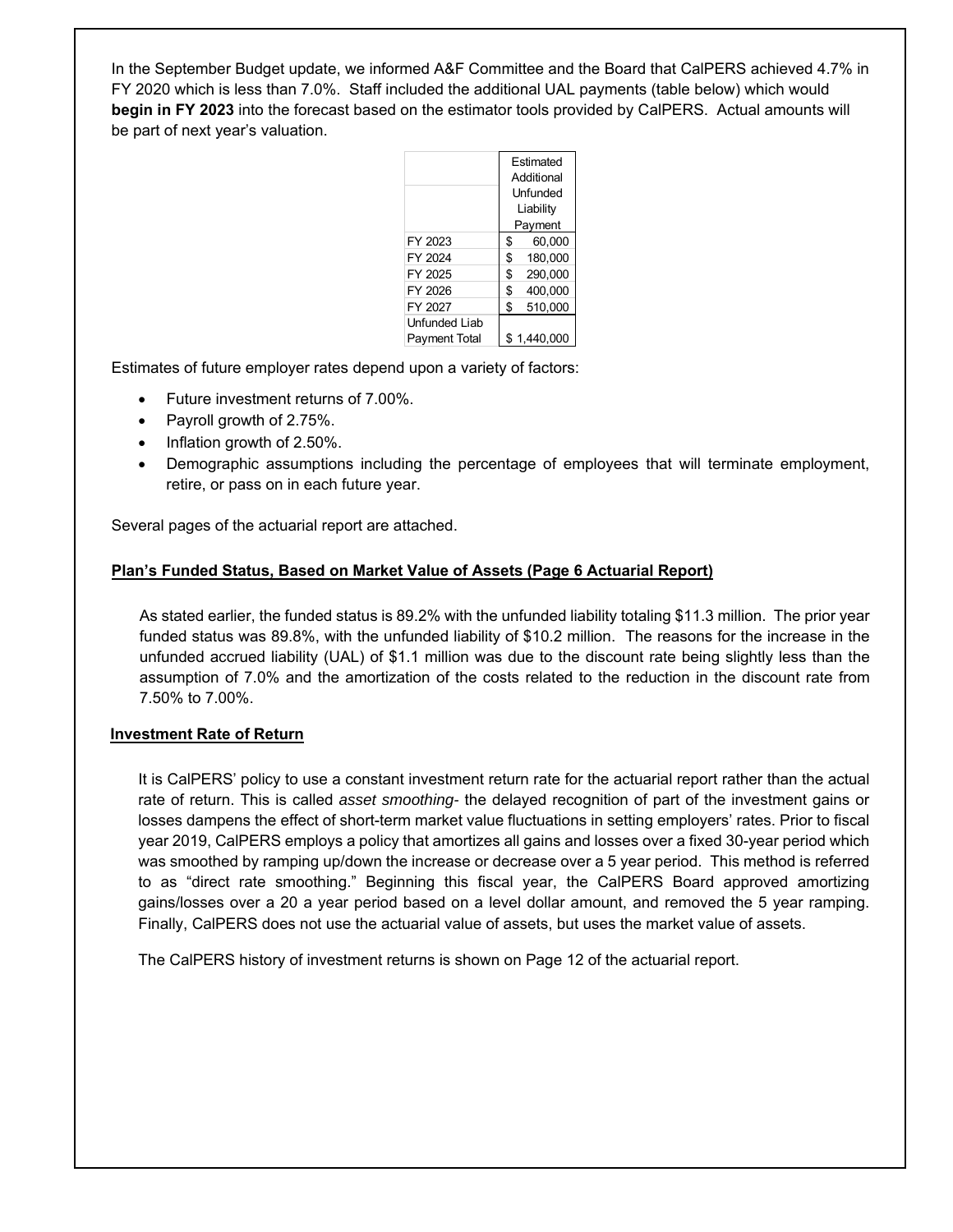### **Other Information**

- There are 205 retirees receiving benefits.
- The average annual benefit is \$18,608.
- The average age of retirees is 70.53.
- There are 241 active members.
- The average annual payroll of the active members is \$60,872.
- The covered annual payroll is \$14,670,139.
- The average age for active members is 51.70.
- Pages C-1 & C-2 include a breakdown of the active members by age and salaries & years of service. As of June 30, 2019, 24% or 58 employees were over 60 years of age.

### **Options to Reduce Pension Liability**

In the previous year, the Board authorized reducing our pension liability by making smaller direct payments to CalPERS to achieve interest saving over time. The following was the framework of how to make those additional payments could be made:

- 1. If the estimate for pension related costs are less than budget by the May budget presentation, and would not require a draw on the contingency, nor additional TDA allocations; allow the General Manager to authorize additional payments to CalPERS up to \$100,000.
- 2. Additional payment amounts over \$100,000 could be recommended by staff and approved by the A&F and Board as part of the May budget review.
- 3. Any additional payments made by Authority to CalPERS would be adjusted for in the Wage Increase determination done by the auditors each year. In the auditors Agreed Upon Procedure report, that additional payment amount will be reduced from total pension expense for that fiscal year. This amount shall not be included as part of the increase of additional pension costs of \$1,000,000 for that fiscal year which might cause a reduction of wage increases.

Due to the Coronavirus, no additional payments were made in FY 2020 and probably none in FY 2021 as we are looking for ways to reduce costs in the near future.

FINANCIAL IMPLICATIONS: These rates will be used for the revised budget and forecast.

**ACTION REQUESTED: Information only.** 

ATTACHMENTS: Selected pages of the PERS valuation report.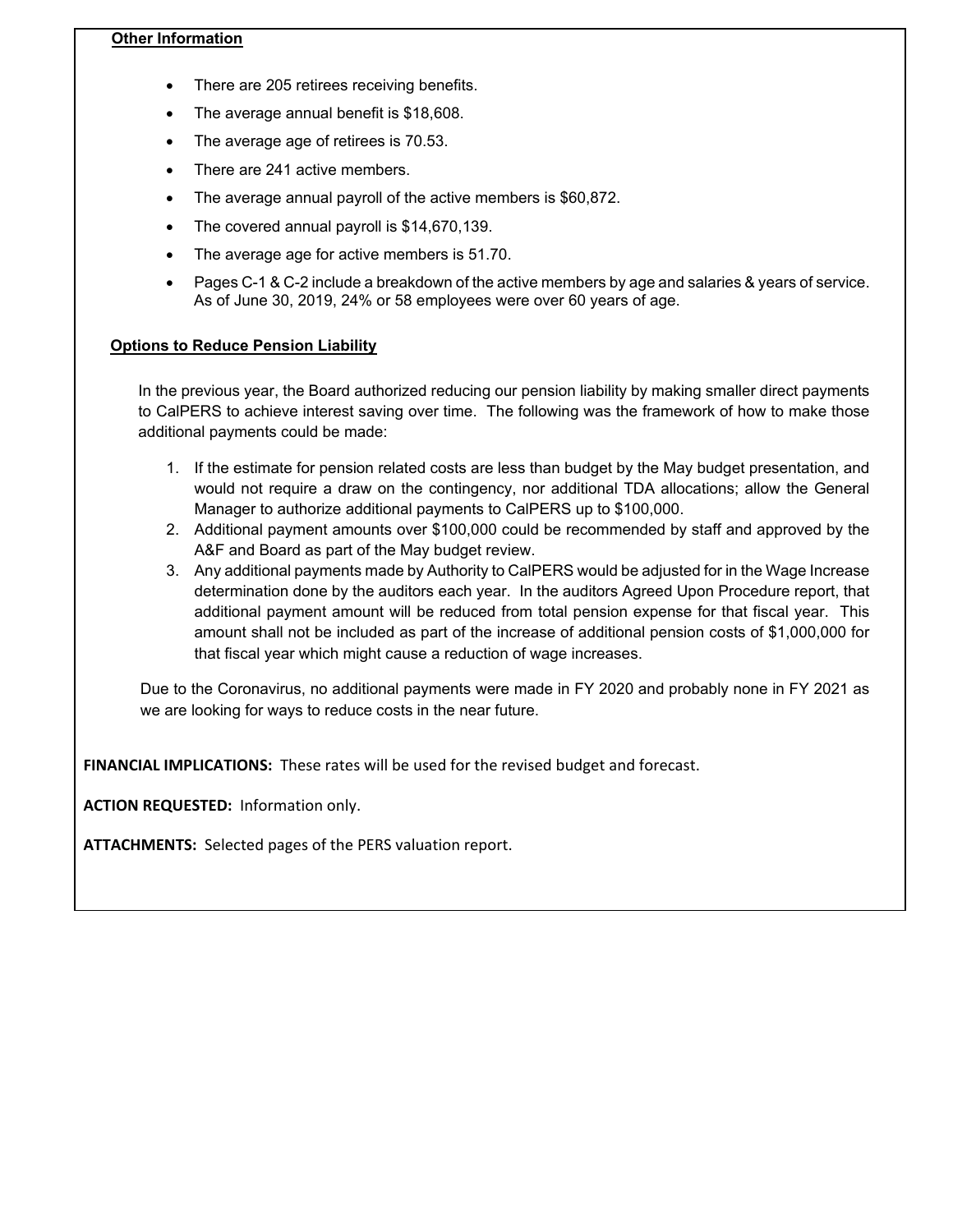

# **Actuarial Valuation as of June 30, 2019**

# **for the Miscellaneous Plan of the**

# **Central Contra Costa Transit Authority**

**(CalPERS ID: 2146548042) (Valuation Rate Plan ID: 1380)** 

**Required Contributions for Fiscal Year July 1, 2021 – June 30, 2022**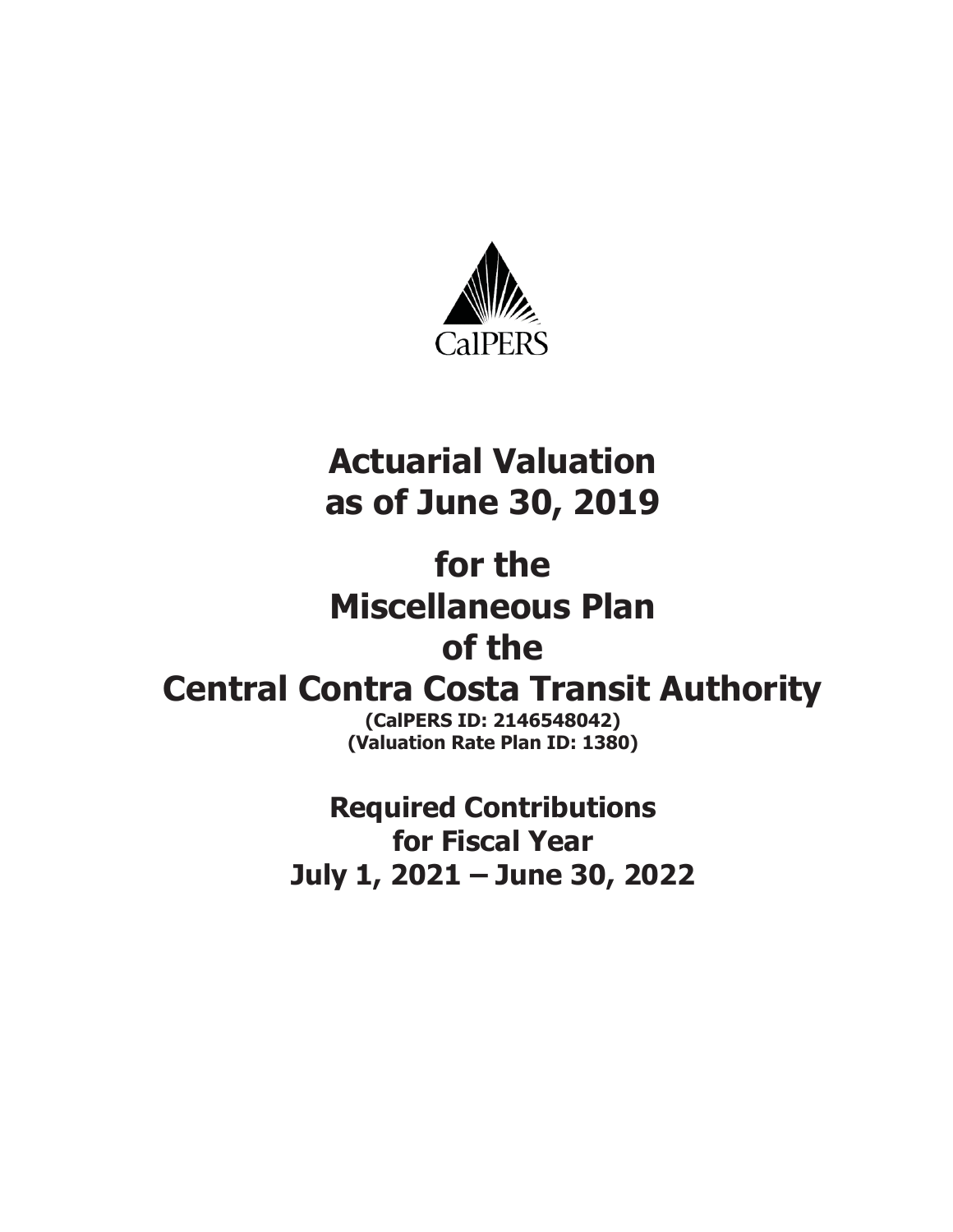### Required Contributions

|                                                | <b>Fiscal Year</b> |
|------------------------------------------------|--------------------|
| <b>Required Employer Contribution</b>          | 2021-22            |
| <b>Employer Normal Cost Rate</b>               | 8.91%              |
| Plus, Either                                   |                    |
| 1) Monthly Employer Dollar UAL Payment         | \$62,725           |
| Or                                             |                    |
| 2) Annual UAL Prepayment Option*               | \$727,658          |
| <b>Required PEPRA Member Contribution Rate</b> | 7.25%              |

The total minimum required employer contribution is the **sum** of the Plan's Employer Normal Cost Rate (expressed as a percentage of payroll) and the Employer Unfunded Accrued Liability (UAL) Contribution Amount (billed monthly in dollars).

\* Only the UAL portion of the employer contribution can be prepaid **(which must be received in full no**  later than July 31). Any prepayment totaling over \$5 million requires a 72-hour notice email to FCSD\_public\_agency\_wires@calpers.ca.gov. Plan Normal Cost contributions will be made as part of the payroll reporting process. If there is contractual cost sharing or other change, this amount will change.

In accordance with Sections 20537 and 20572 of the Public Employees' Retirement Law, if a contracting agency fails to remit the required contributions when due, interest and penalties may apply.

For additional detail regarding the determination of the required contribution for PEPRA members, see "PEPRA Member Contribution Rates" in the "Liabilities and Contributions" section. Required member contributions for Classic members can be found in Appendix B.

|                                                                                                     | <b>Fiscal Year</b>                    | <b>Fiscal Year</b>                    |
|-----------------------------------------------------------------------------------------------------|---------------------------------------|---------------------------------------|
|                                                                                                     | 2020-21                               | 2021-22                               |
| <b>Normal Cost Contribution as a Percentage of Payroll</b>                                          |                                       |                                       |
| <b>Total Normal Cost</b><br>Employee Contribution <sup>1</sup><br>Employer Normal Cost <sup>2</sup> | 15.859%<br>7.074%<br>8.785%           | 15.99%<br>7.08%<br>8.91%              |
| Projected Annual Payroll for Contribution Year                                                      | \$16,088,911                          | \$15,914,013                          |
| <b>Estimated Employer Contributions Based On</b><br><b>Projected Payroll</b>                        |                                       |                                       |
| <b>Total Normal Cost</b><br>Employee Contribution <sup>1</sup><br>Employer Normal Cost <sup>2</sup> | \$2,551,541<br>1,138,130<br>1,413,411 | \$2,544,651<br>1,126,712<br>1,417,939 |
| Unfunded Liability Contribution<br>% of Projected Payroll (illustrative only)                       | 537,865<br>3.343%                     | 752,695<br>4.73%                      |
| <b>Estimated Total Employer Contribution</b><br>% of Projected Payroll (illustrative only)          | \$1,951,276<br>12.128%                | \$2,170,634<br>13.64%                 |

 $<sup>1</sup>$  For classic members, this is the percentage specified in the Public Employees' Retirement Law, net of any reduction from</sup> the use of a modified formula or other factors. For PEPRA members, the member contribution rate is based on 50 percent of the normal cost. A development of PEPRA member contribution rates can be found in the "Liabilities and Contributions" section. Employee cost sharing is not shown in this report.

 $2$  The Employer Normal Cost is a blended rate for all benefit groups in the plan. For a breakout of normal cost by benefit group, see "Normal Cost by Benefit Group" in the "Liabilities and Contributions" section.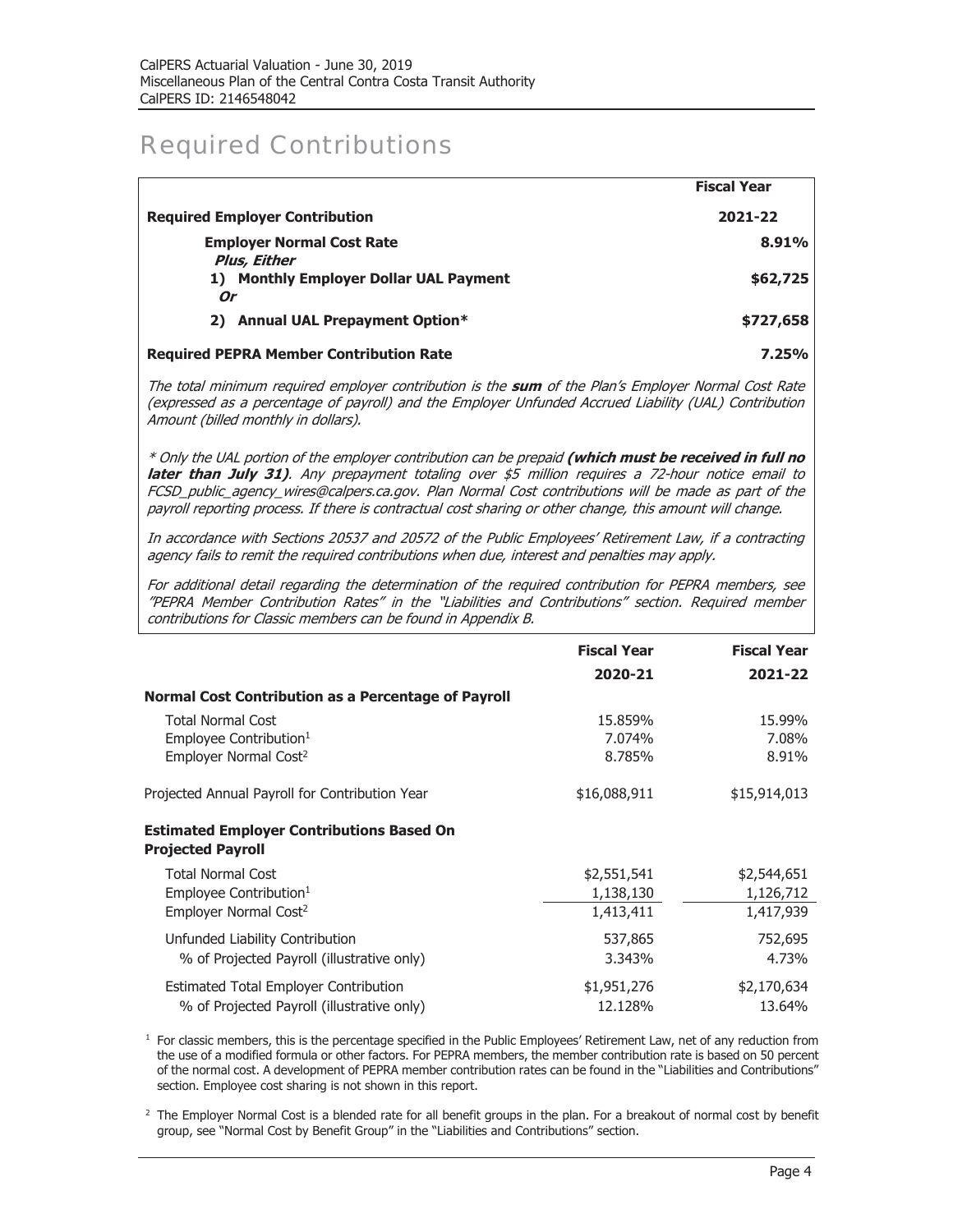## Plan's Funded Status

|                                                   | June 30, 2018 | June 30, 2019 |
|---------------------------------------------------|---------------|---------------|
| 1. Present Value of Projected Benefits            | \$115,493,189 | \$120,933,996 |
| 2. Entry Age Normal Accrued Liability             | 99,433,809    | 104,866,557   |
| 3. Market Value of Assets (MVA)                   | 89,262,391    | 93,584,576    |
| 4. Unfunded Accrued Liability (UAL) $[(2) - (3)]$ | \$10,171,418  | \$11,281,981  |
| 5. Funded Ratio [(3) / (2)]                       | 89.8%         | 89.2%         |

This measure of funded status is an assessment of the need for future employer contributions based on the actuarial cost method used to fund the plan. The UAL is the present value of future employer contributions for service that has already been earned and is in addition to future normal cost contributions for active members. For a measure of funded status that is appropriate for assessing the sufficiency of plan assets to cover estimated termination liabilities, please see "Hypothetical Termination Liability" in the "Risk Analysis" section.

## Projected Employer Contributions

The table below shows the required and projected employer contributions (before cost sharing) for the next six fiscal years. The projection assumes that all actuarial assumptions will be realized and that no further changes to assumptions, contributions, benefits, or funding will occur during the projection period. As of the preparation date of this report, the year to date return for the 2019-20 fiscal year was well below the 7 percent assumed return. Actual contribution rates during this projection period could be significantly higher than the projection shown below. The projected normal cost percentages in the projections below reflect that the normal cost will continue to decline over time as new employees are hired into PEPRA or other lower cost benefit tiers.

|                          | <b>Required</b><br><b>Contribution</b> | <b>Projected Future Employer Contributions</b><br>(Assumes 7.00% Return for Fiscal Year 2019-20) |              |              |              |              |  |  |
|--------------------------|----------------------------------------|--------------------------------------------------------------------------------------------------|--------------|--------------|--------------|--------------|--|--|
| <b>Fiscal Year</b>       | 2021-22                                | 2022-23                                                                                          | 2023-24      | 2024-25      | 2025-26      | 2026-27      |  |  |
| <b>Normal Cost %</b>     | 8.91%                                  | $9.0\%$                                                                                          | $9.1\%$      | $9.1\%$      | 9.2%         | $9.3\%$      |  |  |
| <b>UAL Payment</b>       | \$752,695                              | \$920,000                                                                                        | \$973,000    | \$1,065,000  | \$1,105,000  | \$1,134,000  |  |  |
|                          |                                        |                                                                                                  |              |              |              |              |  |  |
| Total as a % of Payroll* | 13.64%                                 | 14.6%                                                                                            | 14.8%        | 15.3%        | 15.4%        | 15.5%        |  |  |
| Projected Payroll        | \$15,914,013                           | \$16,351,649                                                                                     | \$16,801,319 | \$17,263,355 | \$17,738,098 | \$18,225,895 |  |  |

\*Illustrative only and based on the projected payroll shown.

For some sources of UAL, the change in UAL is amortized using a 5-year ramp up. For more information, please see "Amortization of the Unfunded Actuarial Accrued Liability" under "Actuarial Methods" in Appendix A. This method phases in the impact of the change in UAL over a 5-year period in order to reduce employer cost volatility from year to year. As a result of this methodology, dramatic changes in the required employer contributions in any one year are less likely. However, required contributions can change gradually and significantly over the next five years. In years when there is a large increase in UAL, the relatively small amortization payments during the ramp up period could result in a funded ratio that is projected to decrease initially while the contribution impact of the increase in the UAL is phased in.

For projected contributions under alternate investment return scenarios, please see the "Future Investment Return Scenarios" in the "Risk Analysis" section.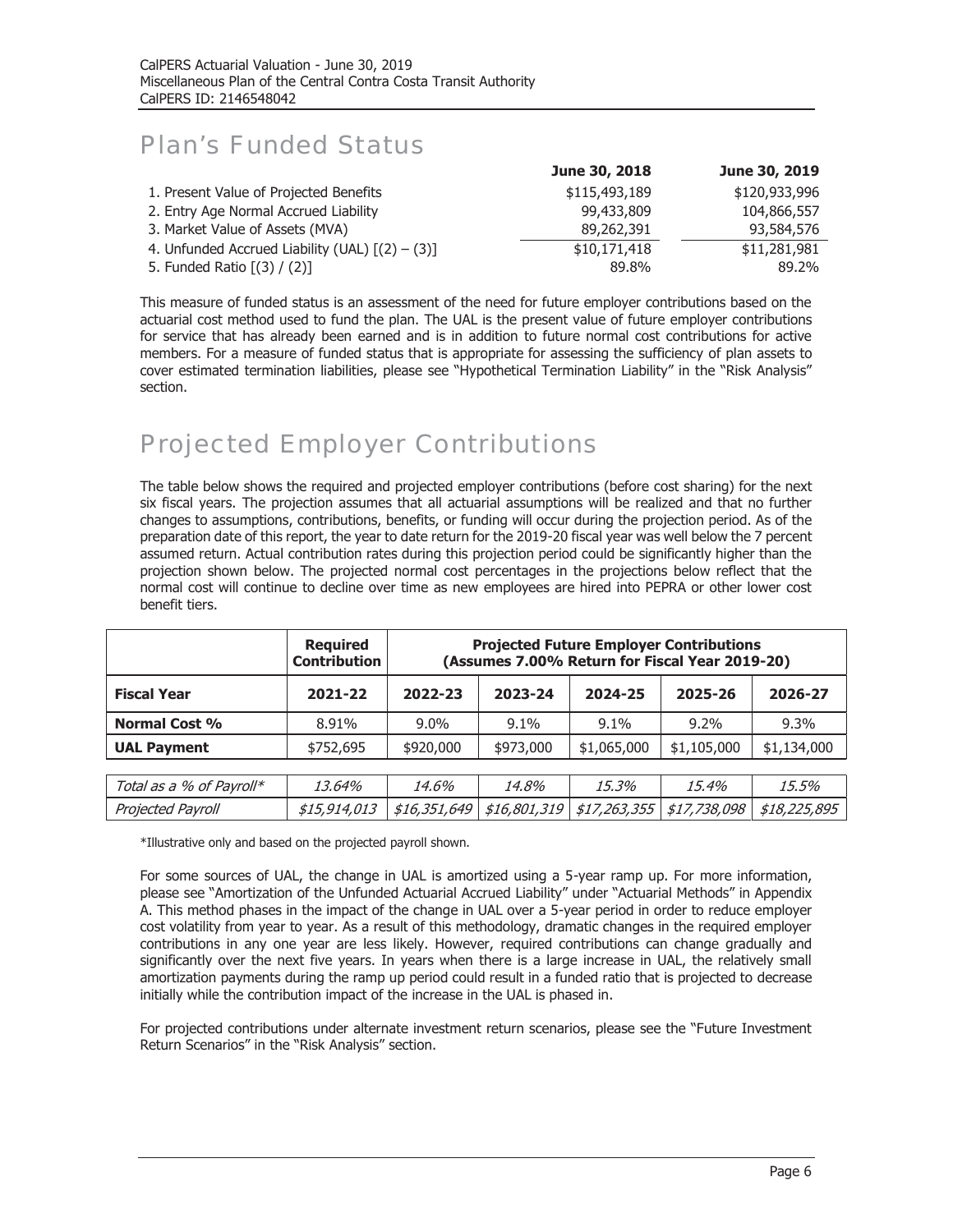# Asset Allocation

CalPERS adheres to an Asset Allocation Strategy which establishes asset class allocation policy targets and ranges and manages those asset class allocations within their policy ranges. CalPERS Investment Belief No. 6 recognizes that strategic asset allocation is the dominant determinant of portfolio risk and return. On December 19, 2017, the CalPERS Board of Administration adopted changes to the current asset allocation as shown in the Policy Target Allocation below expressed as a percentage of total assets.

The asset allocation shown below reflect the allocation of the Public Employees' Retirement Fund (PERF) in its entirety as of June 30, 2019. The assets for Central Contra Costa Transit Authority Miscellaneous Plan are part of the PERF and are invested accordingly.

| <b>Asset Class</b>                | <b>Actual</b><br><b>Allocation</b> | <b>Policy Target</b><br><b>Allocation</b> |
|-----------------------------------|------------------------------------|-------------------------------------------|
| <b>Public Equity</b>              | 50.2%                              | 50.0%                                     |
| <b>Private Equity</b>             | 7.1%                               | $8.0\%$                                   |
| Global Fixed Income               | 28.7%                              | 28.0%                                     |
| <b>Real Assets</b>                | 11.0%                              | 13.0%                                     |
| Liquidity                         | 1.0%                               | 1.0%                                      |
| <b>Inflation Sensitive Assets</b> | $0.0\%$                            | $0.0\%$                                   |
| Trust Level <sup>1</sup>          | $2.0\%$                            | $0.0\%$                                   |
| <b>Total Fund</b>                 | <b>100.0%</b>                      | <b>100.0%</b>                             |

<sup>1</sup> Trust Level includes Multi-Asset Class, Completion Overlay, Risk Mitigation, Absolute Return Strategies, Plan Level Transition and other Total Fund level portfolios.



#### **Strategic Asset Allocation Policy Targets**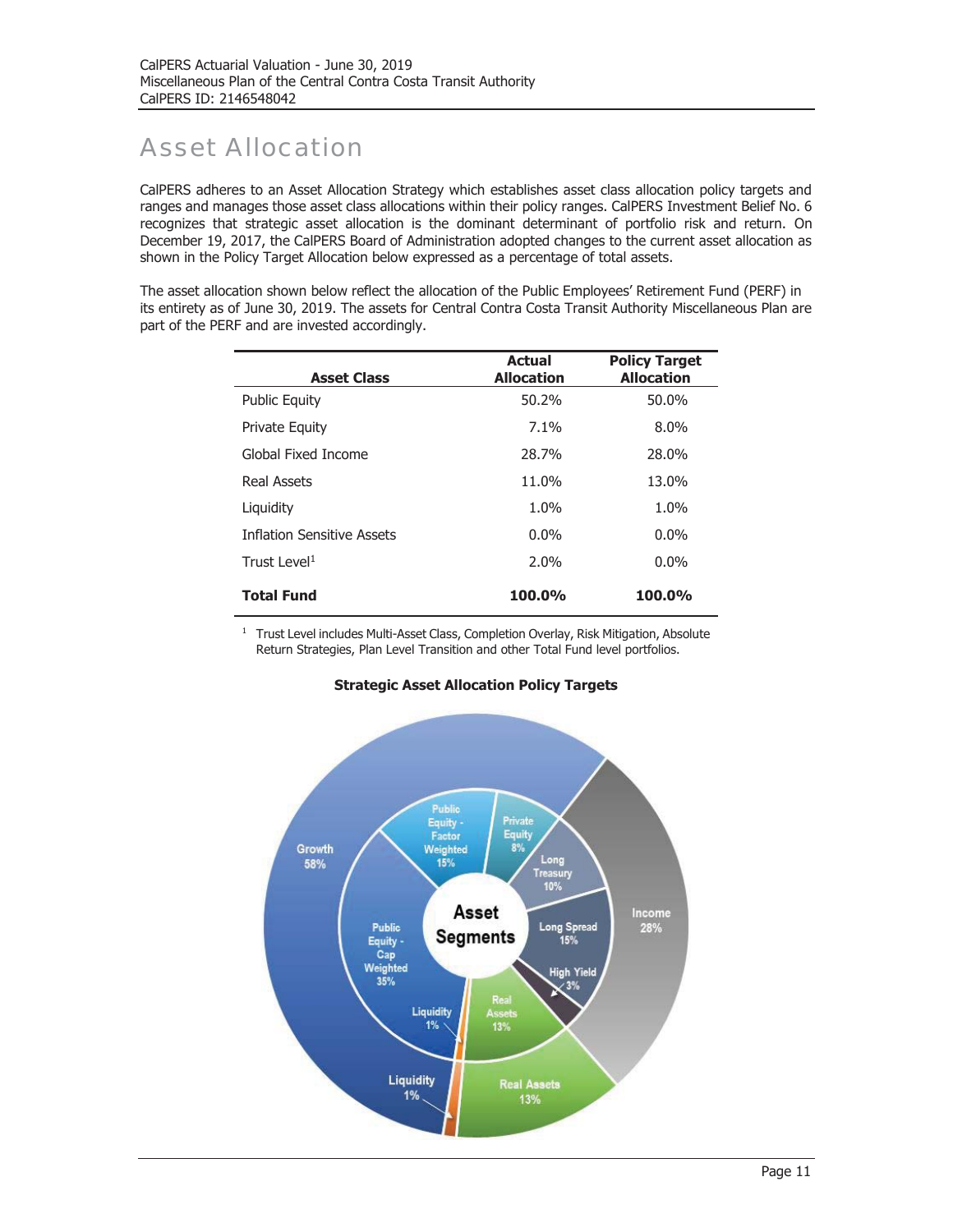# CalPERS History of Investment Returns

The following is a chart with the 20-year historical annual returns of the Public Employees' Retirement Fund for each fiscal year ending on June 30. Beginning in 2002, the figures are reported as gross of administrative expenses.



History of Investment Returns (2000 - 2019)

The table below shows historical compound annual returns of the Public Employees Retirement Fund for various time periods ending on June 30, 2019 (figures are reported as gross of fees). The compound annual return is the average rate per year compounded over the indicated number of years. It should be recognized that in any given year the rate of return is volatile. The portfolio has an expected volatility of 11.4 percent per year based on the most recent Asset Liability Modelling study. The volatility is a measure of the risk of the portfolio expressed in the standard deviation of the fund's total return distribution, expressed as a percentage. Consequently, when looking at investment returns, it is more instructive to look at returns over longer time horizons.

| <b>History of CalPERS Compound Annual Rates of Return and Volatilities</b> |                          |      |         |       |         |  |  |
|----------------------------------------------------------------------------|--------------------------|------|---------|-------|---------|--|--|
| 10 year<br>20 year<br>30 year<br>5 year<br>1 vear                          |                          |      |         |       |         |  |  |
| Compound Annual Return                                                     | $6.7\%$                  | 5.8% | $9.1\%$ | 5.8%  | 8.1%    |  |  |
| Volatilitv                                                                 | $\overline{\phantom{0}}$ | 4.4% | $6.9\%$ | 10.7% | $9.8\%$ |  |  |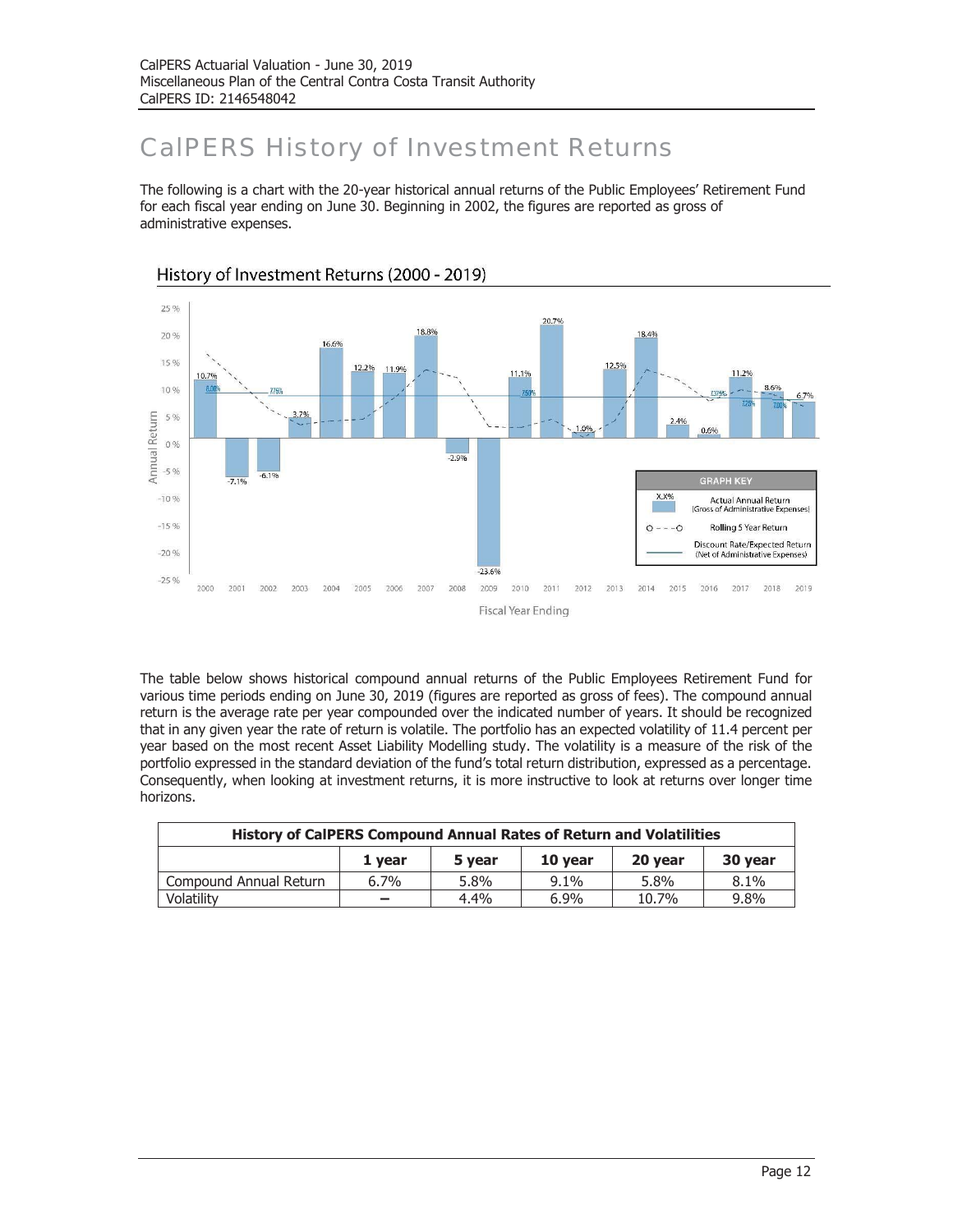| This two-year lag is necessary due to the amount of time needed to extract and test the membership and financial data, and the need to provide public agencies with<br>Expected Normal Cost for the year. The Employer Contribution for the first fiscal year is determined by the actuarial valuation two years ago and the contribution for the<br>The Unfunded Accrued Liability (UAL) is used to determine the employer contribution and therefore must be rolled forward two years from the valuation date to the first<br>day of the fiscal year for which the contribution is being determined. The UAL is rolled forward each year by subtracting the expected payment on the UAL for the fiscal<br>second year is from the actuarial valuation one year ago. Additional discretionary payments are reflected in the Expected Payments column in the fiscal year they were<br>nat there is a two-year lag between the valuation date and the start of the contribution fiscal year.<br>year and adjusting for interest. The expected payment on the UAL for a fiscal year is equal to the Expected Employer Contribution for the fiscal year minus the<br>The required employer contributions determined by the valuation are for the fiscal year beginning two years after the valuation date: fiscal year 2021-22.<br>224,806<br>243,089<br>96,609<br>46,093<br>10,166<br>59,951<br>(6,684)<br>(114, 702)<br>Payment<br>Expected<br>2020-21<br>1,264,028<br>545,258<br>1,774,434<br>6,185,672<br>(4,315,097)<br>4,298,063<br>3,215,462<br>(105, 961)<br>6/30/20<br><b>Balance</b><br>easured as of the valuation date: June 30, 2019.<br>22,729<br>166,740<br>63,476<br>160,361<br>6,420<br>(56, 791)<br>(6, 612)<br>(198, 491)<br>Payment<br>Expected<br>2019-20<br>1,719,714<br>5,936,029<br>4,178,075<br>1,203,308<br>2,909,890<br>515,793<br>(4,087,703)<br>(105, 421)<br>6/30/19<br><b>Balance</b><br>their required employer contribution well in advance of the start of the fiscal year.<br>Amort.<br>Period<br>25<br>26<br>$\frac{8}{1}$<br>28<br>$\overline{1}$<br>$\overline{19}$<br>$\overline{17}$<br>27<br>SOS<br>Escala-<br>8 175%<br>2.75%<br>2.75%<br>2.75%<br>2.75%<br>2.75%<br>2.75%<br>Rate<br>tion<br><b>Schedule of Amortization Ba</b><br>Below is the schedule of the plan's amortization bases. Note the<br>The assets, liabilities, and funded status of the plan are m<br>Up/Down<br>Up/Down<br>Up/Down<br>Up/Down<br>Up/Down<br>Up/Down<br>Up/Down<br>Shape<br>Ramp<br>No Ramp<br>2021-22<br>100%<br>80%<br>60%<br>Ramp<br>80%<br>60%<br>40%<br>40%<br><b>Level</b><br>6/30/15<br>6/30/16<br>6/30/16<br>6/30/18<br>6/30/14<br>6/30/18<br>6/30/17<br>6/30/17<br>Date<br>Est.<br>Reason for Base<br>FS Surplus To 30 Years<br>made by the agency.<br>Assumption Change<br>Assumption Change<br>Assumption Change<br>Method Change<br>(Gain)/Loss<br>(Gain)/Loss<br>(Gain)/Loss | 6/30/21<br><b>Balance</b> | 288,736<br>(6,867)<br>Minimum<br>Payment<br>Required<br>2021-22<br>4,366,386<br>(106, 464) |
|--------------------------------------------------------------------------------------------------------------------------------------------------------------------------------------------------------------------------------------------------------------------------------------------------------------------------------------------------------------------------------------------------------------------------------------------------------------------------------------------------------------------------------------------------------------------------------------------------------------------------------------------------------------------------------------------------------------------------------------------------------------------------------------------------------------------------------------------------------------------------------------------------------------------------------------------------------------------------------------------------------------------------------------------------------------------------------------------------------------------------------------------------------------------------------------------------------------------------------------------------------------------------------------------------------------------------------------------------------------------------------------------------------------------------------------------------------------------------------------------------------------------------------------------------------------------------------------------------------------------------------------------------------------------------------------------------------------------------------------------------------------------------------------------------------------------------------------------------------------------------------------------------------------------------------------------------------------------------------------------------------------------------------------------------------------------------------------------------------------------------------------------------------------------------------------------------------------------------------------------------------------------------------------------------------------------------------------------------------------------------------------------------------------------------------------------------------------------------------------------------------------------------------------------------------------------------------------------------------------------------------------------------------------------------------------------------------------------------------------------------------------------------------------------------------------------------------------------------------------------------------------------------------------------|---------------------------|--------------------------------------------------------------------------------------------|
|                                                                                                                                                                                                                                                                                                                                                                                                                                                                                                                                                                                                                                                                                                                                                                                                                                                                                                                                                                                                                                                                                                                                                                                                                                                                                                                                                                                                                                                                                                                                                                                                                                                                                                                                                                                                                                                                                                                                                                                                                                                                                                                                                                                                                                                                                                                                                                                                                                                                                                                                                                                                                                                                                                                                                                                                                                                                                                                    |                           |                                                                                            |
|                                                                                                                                                                                                                                                                                                                                                                                                                                                                                                                                                                                                                                                                                                                                                                                                                                                                                                                                                                                                                                                                                                                                                                                                                                                                                                                                                                                                                                                                                                                                                                                                                                                                                                                                                                                                                                                                                                                                                                                                                                                                                                                                                                                                                                                                                                                                                                                                                                                                                                                                                                                                                                                                                                                                                                                                                                                                                                                    |                           |                                                                                            |
|                                                                                                                                                                                                                                                                                                                                                                                                                                                                                                                                                                                                                                                                                                                                                                                                                                                                                                                                                                                                                                                                                                                                                                                                                                                                                                                                                                                                                                                                                                                                                                                                                                                                                                                                                                                                                                                                                                                                                                                                                                                                                                                                                                                                                                                                                                                                                                                                                                                                                                                                                                                                                                                                                                                                                                                                                                                                                                                    |                           |                                                                                            |
|                                                                                                                                                                                                                                                                                                                                                                                                                                                                                                                                                                                                                                                                                                                                                                                                                                                                                                                                                                                                                                                                                                                                                                                                                                                                                                                                                                                                                                                                                                                                                                                                                                                                                                                                                                                                                                                                                                                                                                                                                                                                                                                                                                                                                                                                                                                                                                                                                                                                                                                                                                                                                                                                                                                                                                                                                                                                                                                    |                           |                                                                                            |
|                                                                                                                                                                                                                                                                                                                                                                                                                                                                                                                                                                                                                                                                                                                                                                                                                                                                                                                                                                                                                                                                                                                                                                                                                                                                                                                                                                                                                                                                                                                                                                                                                                                                                                                                                                                                                                                                                                                                                                                                                                                                                                                                                                                                                                                                                                                                                                                                                                                                                                                                                                                                                                                                                                                                                                                                                                                                                                                    |                           |                                                                                            |
|                                                                                                                                                                                                                                                                                                                                                                                                                                                                                                                                                                                                                                                                                                                                                                                                                                                                                                                                                                                                                                                                                                                                                                                                                                                                                                                                                                                                                                                                                                                                                                                                                                                                                                                                                                                                                                                                                                                                                                                                                                                                                                                                                                                                                                                                                                                                                                                                                                                                                                                                                                                                                                                                                                                                                                                                                                                                                                                    |                           |                                                                                            |
|                                                                                                                                                                                                                                                                                                                                                                                                                                                                                                                                                                                                                                                                                                                                                                                                                                                                                                                                                                                                                                                                                                                                                                                                                                                                                                                                                                                                                                                                                                                                                                                                                                                                                                                                                                                                                                                                                                                                                                                                                                                                                                                                                                                                                                                                                                                                                                                                                                                                                                                                                                                                                                                                                                                                                                                                                                                                                                                    |                           |                                                                                            |
|                                                                                                                                                                                                                                                                                                                                                                                                                                                                                                                                                                                                                                                                                                                                                                                                                                                                                                                                                                                                                                                                                                                                                                                                                                                                                                                                                                                                                                                                                                                                                                                                                                                                                                                                                                                                                                                                                                                                                                                                                                                                                                                                                                                                                                                                                                                                                                                                                                                                                                                                                                                                                                                                                                                                                                                                                                                                                                                    |                           |                                                                                            |
|                                                                                                                                                                                                                                                                                                                                                                                                                                                                                                                                                                                                                                                                                                                                                                                                                                                                                                                                                                                                                                                                                                                                                                                                                                                                                                                                                                                                                                                                                                                                                                                                                                                                                                                                                                                                                                                                                                                                                                                                                                                                                                                                                                                                                                                                                                                                                                                                                                                                                                                                                                                                                                                                                                                                                                                                                                                                                                                    |                           |                                                                                            |
|                                                                                                                                                                                                                                                                                                                                                                                                                                                                                                                                                                                                                                                                                                                                                                                                                                                                                                                                                                                                                                                                                                                                                                                                                                                                                                                                                                                                                                                                                                                                                                                                                                                                                                                                                                                                                                                                                                                                                                                                                                                                                                                                                                                                                                                                                                                                                                                                                                                                                                                                                                                                                                                                                                                                                                                                                                                                                                                    |                           |                                                                                            |
|                                                                                                                                                                                                                                                                                                                                                                                                                                                                                                                                                                                                                                                                                                                                                                                                                                                                                                                                                                                                                                                                                                                                                                                                                                                                                                                                                                                                                                                                                                                                                                                                                                                                                                                                                                                                                                                                                                                                                                                                                                                                                                                                                                                                                                                                                                                                                                                                                                                                                                                                                                                                                                                                                                                                                                                                                                                                                                                    |                           |                                                                                            |
|                                                                                                                                                                                                                                                                                                                                                                                                                                                                                                                                                                                                                                                                                                                                                                                                                                                                                                                                                                                                                                                                                                                                                                                                                                                                                                                                                                                                                                                                                                                                                                                                                                                                                                                                                                                                                                                                                                                                                                                                                                                                                                                                                                                                                                                                                                                                                                                                                                                                                                                                                                                                                                                                                                                                                                                                                                                                                                                    |                           | 132,354<br>1,798,711                                                                       |
|                                                                                                                                                                                                                                                                                                                                                                                                                                                                                                                                                                                                                                                                                                                                                                                                                                                                                                                                                                                                                                                                                                                                                                                                                                                                                                                                                                                                                                                                                                                                                                                                                                                                                                                                                                                                                                                                                                                                                                                                                                                                                                                                                                                                                                                                                                                                                                                                                                                                                                                                                                                                                                                                                                                                                                                                                                                                                                                    |                           | 333,031<br>6,367,216                                                                       |
|                                                                                                                                                                                                                                                                                                                                                                                                                                                                                                                                                                                                                                                                                                                                                                                                                                                                                                                                                                                                                                                                                                                                                                                                                                                                                                                                                                                                                                                                                                                                                                                                                                                                                                                                                                                                                                                                                                                                                                                                                                                                                                                                                                                                                                                                                                                                                                                                                                                                                                                                                                                                                                                                                                                                                                                                                                                                                                                    |                           | 71,041<br>1,304,831                                                                        |
|                                                                                                                                                                                                                                                                                                                                                                                                                                                                                                                                                                                                                                                                                                                                                                                                                                                                                                                                                                                                                                                                                                                                                                                                                                                                                                                                                                                                                                                                                                                                                                                                                                                                                                                                                                                                                                                                                                                                                                                                                                                                                                                                                                                                                                                                                                                                                                                                                                                                                                                                                                                                                                                                                                                                                                                                                                                                                                                    |                           | (176, 785)<br>(4,498,505)                                                                  |
|                                                                                                                                                                                                                                                                                                                                                                                                                                                                                                                                                                                                                                                                                                                                                                                                                                                                                                                                                                                                                                                                                                                                                                                                                                                                                                                                                                                                                                                                                                                                                                                                                                                                                                                                                                                                                                                                                                                                                                                                                                                                                                                                                                                                                                                                                                                                                                                                                                                                                                                                                                                                                                                                                                                                                                                                                                                                                                                    |                           | 20,891<br>572,910                                                                          |
|                                                                                                                                                                                                                                                                                                                                                                                                                                                                                                                                                                                                                                                                                                                                                                                                                                                                                                                                                                                                                                                                                                                                                                                                                                                                                                                                                                                                                                                                                                                                                                                                                                                                                                                                                                                                                                                                                                                                                                                                                                                                                                                                                                                                                                                                                                                                                                                                                                                                                                                                                                                                                                                                                                                                                                                                                                                                                                                    |                           | 123,200<br>3,378,531                                                                       |
| (21, 463)<br>(1,571,470)<br>0<br>(1,468,664)<br>29<br>2.75%<br>Up/Down<br>40%<br>6/30/18<br>(Gain)/Loss                                                                                                                                                                                                                                                                                                                                                                                                                                                                                                                                                                                                                                                                                                                                                                                                                                                                                                                                                                                                                                                                                                                                                                                                                                                                                                                                                                                                                                                                                                                                                                                                                                                                                                                                                                                                                                                                                                                                                                                                                                                                                                                                                                                                                                                                                                                                                                                                                                                                                                                                                                                                                                                                                                                                                                                                            |                           | (44, 106)<br>(1,659,271)                                                                   |
| 0<br>(11,309)<br>$\circ$<br>(10,569)<br>$\overline{c}$<br>0.00%<br>No Ramp<br>6/30/19<br>Non-Investment (Gain)/Loss                                                                                                                                                                                                                                                                                                                                                                                                                                                                                                                                                                                                                                                                                                                                                                                                                                                                                                                                                                                                                                                                                                                                                                                                                                                                                                                                                                                                                                                                                                                                                                                                                                                                                                                                                                                                                                                                                                                                                                                                                                                                                                                                                                                                                                                                                                                                                                                                                                                                                                                                                                                                                                                                                                                                                                                                |                           | (1, 104)<br>(12, 101)                                                                      |
| $\circ$<br>525,936<br>$\circ$<br>491,529<br>$\overline{5}$<br>0.00%<br>Up Only<br>20%<br>6/30/19<br>Investment (Gain)/Loss                                                                                                                                                                                                                                                                                                                                                                                                                                                                                                                                                                                                                                                                                                                                                                                                                                                                                                                                                                                                                                                                                                                                                                                                                                                                                                                                                                                                                                                                                                                                                                                                                                                                                                                                                                                                                                                                                                                                                                                                                                                                                                                                                                                                                                                                                                                                                                                                                                                                                                                                                                                                                                                                                                                                                                                         |                           | 12,304<br>562,752                                                                          |
| 537,865<br>11,805,016<br>257,832<br>11,281,981<br><b>Total</b>                                                                                                                                                                                                                                                                                                                                                                                                                                                                                                                                                                                                                                                                                                                                                                                                                                                                                                                                                                                                                                                                                                                                                                                                                                                                                                                                                                                                                                                                                                                                                                                                                                                                                                                                                                                                                                                                                                                                                                                                                                                                                                                                                                                                                                                                                                                                                                                                                                                                                                                                                                                                                                                                                                                                                                                                                                                     |                           | 752,695<br>12,074,996                                                                      |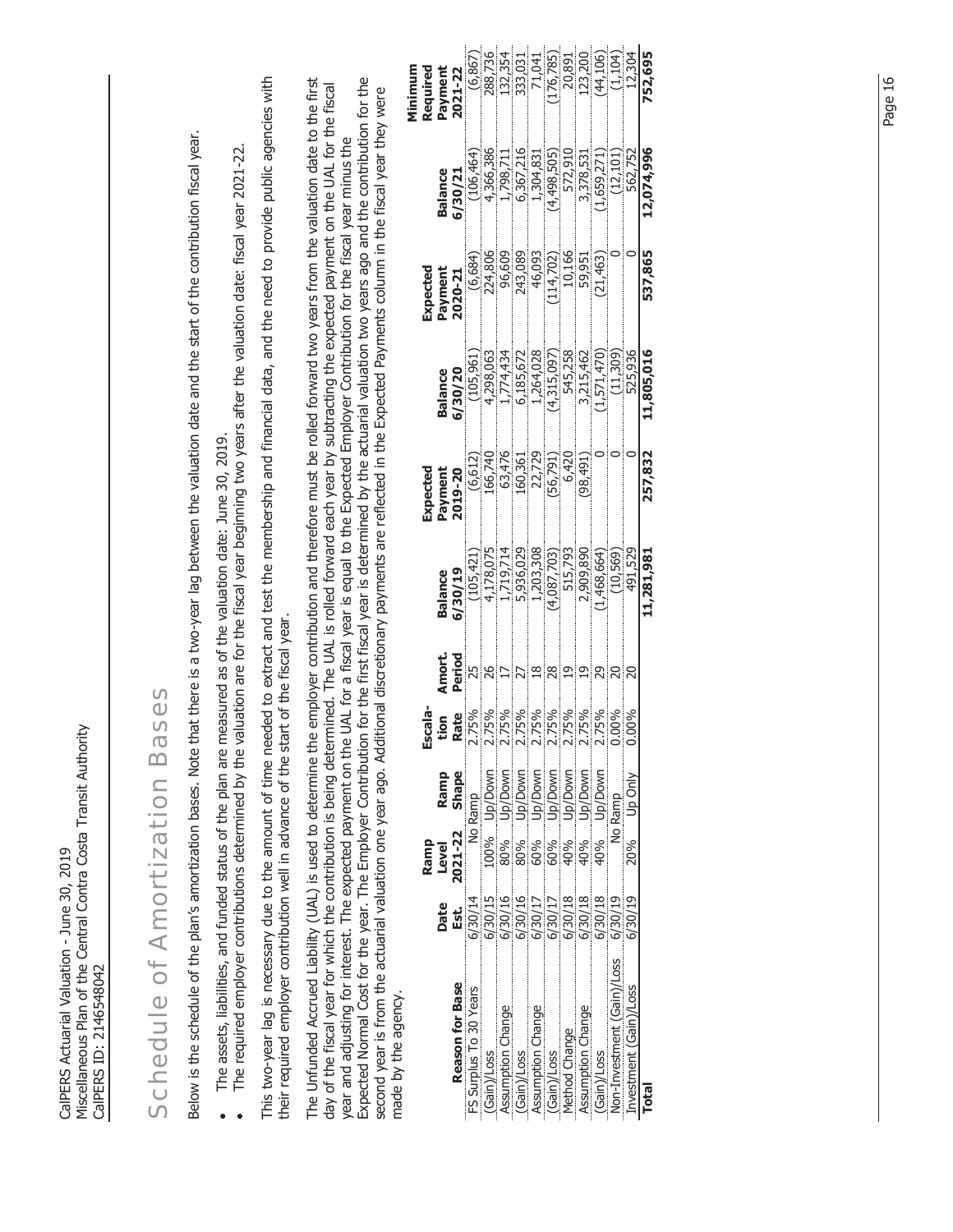#### CalPERS ID: 2146548042

## Amortization Schedule and Alternatives

The amortization schedule on the previous page shows the minimum contributions required according to the CalPERS amortization policy. Many agencies have expressed interest in paying off the unfunded accrued liabilities more quickly than required. As such, we have provided alternative amortization schedules to help analyze the current amortization schedule and illustrate the potential savings of accelerating unfunded liability payments.

Shown on the following page are future year amortization payments based on 1) the current amortization schedule reflecting the individual bases and remaining periods shown on the previous page, and 2) alternative "fresh start" amortization schedules using two sample periods that would both result in interest savings relative to the current amortization schedule.

The Current Amortization Schedule typically contains both positive and negative bases. Positive bases result from plan changes, assumption changes, method changes or plan experience that increase unfunded liability. Negative bases result from plan changes, assumption changes, method changes, or plan experience that decrease unfunded liability. The combination of positive and negative bases within an amortization schedule can result in unusual or problematic circumstances in future years, such as:

- When a negative payment would be required on a positive unfunded actuarial liability; or
- When the payment would completely amortize the total unfunded liability in a very short time period, and results in a large change in the employer contribution requirement.

In any year when one of the above scenarios occurs, the actuary will consider corrective action such as replacing the existing unfunded liability bases with a single "fresh start" base and amortizing it over a reasonable period.

The Current Amortization Schedule on the following page may appear to show that, based on the current amortization bases, one of the above scenarios will occur at some point in the future. It is impossible to know today whether such a scenario will in fact arise since there will be additional bases added to the amortization schedule in each future year. Should such a scenario arise in any future year, the actuary will take appropriate action based on guidelines in the CalPERS amortization policy.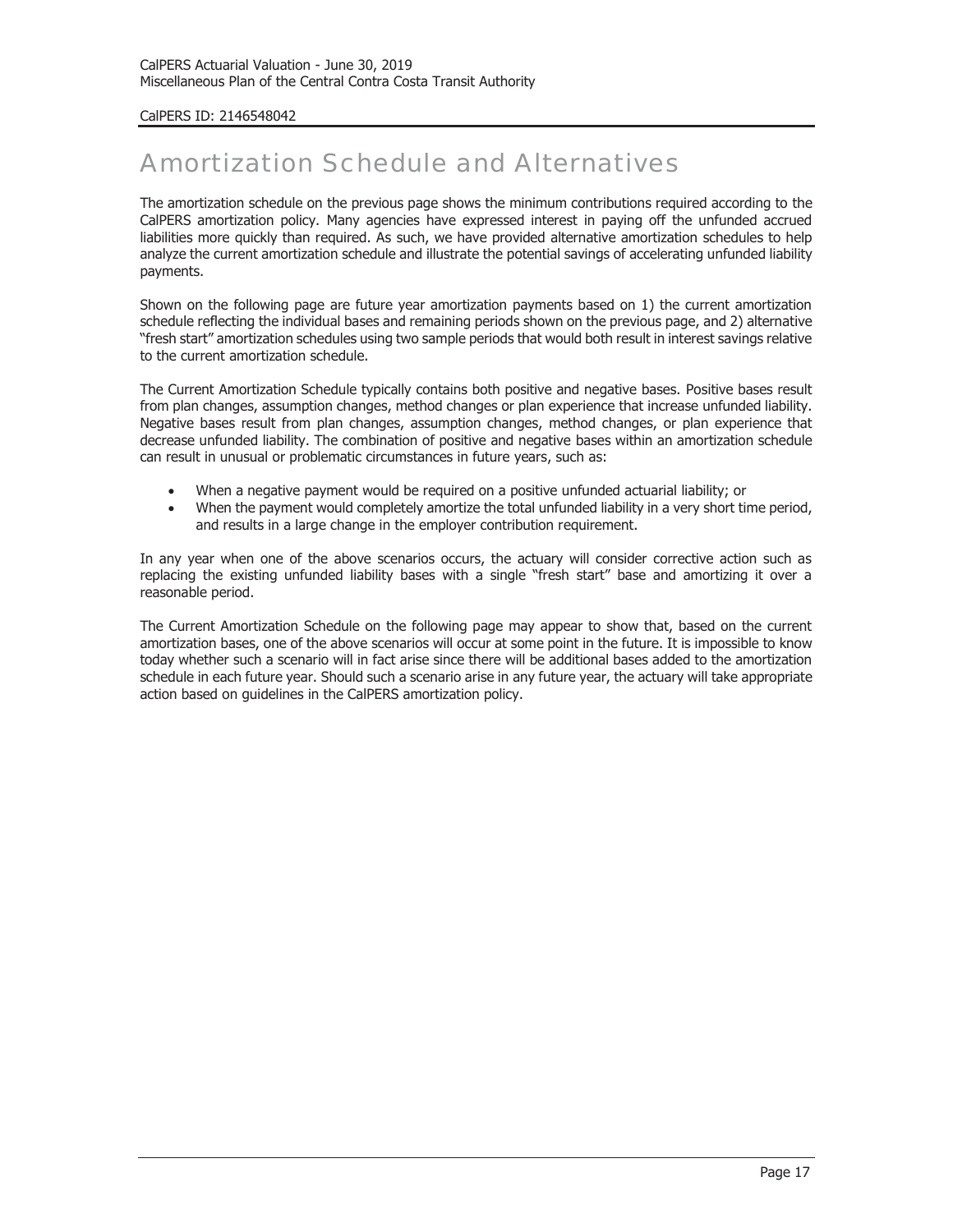### CalPERS ID: 2146548042

## Amortization Schedule and Alternatives

|             |                                                |                | <b>Alternative Schedules</b> |                |                             |                |  |
|-------------|------------------------------------------------|----------------|------------------------------|----------------|-----------------------------|----------------|--|
|             | <b>Current Amortization</b><br><b>Schedule</b> |                | <b>20 Year Amortization</b>  |                | <b>15 Year Amortization</b> |                |  |
| <b>Date</b> | <b>Balance</b>                                 | <b>Payment</b> | <b>Balance</b>               | <b>Payment</b> | <b>Balance</b>              | <b>Payment</b> |  |
| 6/30/2021   | 12,074,996                                     | 752,695        | 12,074,996                   | 1,101,881      | 12,074,996                  | 1,281,670      |  |
| 6/30/2022   | 12,141,652                                     | 920,085        | 11,780,451                   | 1,101,881      | 11,594,476                  | 1,281,670      |  |
| 6/30/2023   | 12,039,824                                     | 972,611        | 11,465,288                   | 1,101,881      | 11,080,320                  | 1,281,670      |  |
| 6/30/2024   | 11,876,535                                     | 1,064,908      | 11,128,064                   | 1,101,881      | 10,530,173                  | 1,281,670      |  |
| 6/30/2025   | 11,606,344                                     | 1,105,177      | 10,767,234                   | 1,101,881      | 9,941,515                   | 1,281,670      |  |
| 6/30/2026   | 11,275,583                                     | 1,133,906      | 10,381,146                   | 1,101,880      | 9,311,651                   | 1,281,670      |  |
| 6/30/2027   | 10,891,952                                     | 1,163,428      | 9,968,033                    | 1,101,881      | 8,637,697                   | 1,281,670      |  |
| 6/30/2028   | 10,450,929                                     | 1,193,759      | 9,526,001                    | 1,101,881      | 7,916,566                   | 1,281,670      |  |
| 6/30/2029   | 9,947,662                                      | 1,224,926      | 9,053,027                    | 1,101,881      | 7,144,956                   | 1,281,670      |  |
| 6/30/2030   | 9,376,926                                      | 1,256,951      | 8,546,944                    | 1,101,880      | 6,319,333                   | 1,281,670      |  |
| 6/30/2031   | 8,733,110                                      | 1,289,854      | 8,005,437                    | 1,101,881      | 5,435,917                   | 1,281,670      |  |
| 6/30/2032   | 8,010,192                                      | 1,323,664      | 7,426,023                    | 1,101,881      | 4,490,661                   | 1,281,670      |  |
| 6/30/2033   | 7,201,698                                      | 1,358,404      | 6,806,050                    | 1,101,880      | 3,479,238                   | 1,281,670      |  |
| 6/30/2034   | 6,300,673                                      | 1,347,019      | 6,142,680                    | 1,101,880      | 2,397,015                   | 1,281,670      |  |
| 6/30/2035   | 5,348,354                                      | 1,299,404      | 5,432,874                    | 1,101,881      | 1,239,036                   | 1,281,669      |  |
| 6/30/2036   | 4,378,626                                      | 1,139,970      | 4,673,381                    | 1,101,881      |                             |                |  |
| 6/30/2037   | 3,505,935                                      | 970,832        | 3,860,723                    | 1,101,880      |                             |                |  |
| 6/30/2038   | 2,747,116                                      | 791,578        | 2,991,180                    | 1,101,881      |                             |                |  |
| 6/30/2039   | 2,120,599                                      | 655,689        | 2,060,768                    | 1,101,880      |                             |                |  |
| 6/30/2040   | 1,590,791                                      | 551,429        | 1,065,228                    | 1,101,880      |                             |                |  |
| 6/30/2041   | 1,131,743                                      | 504,516        |                              |                |                             |                |  |
| 6/30/2042   | 689,089                                        | 518,389        |                              |                |                             |                |  |
| 6/30/2043   | 201,099                                        | 208,018        |                              |                |                             |                |  |
| 6/30/2044   |                                                |                |                              |                |                             |                |  |
| 6/30/2045   |                                                |                |                              |                |                             |                |  |
| 6/30/2046   |                                                |                |                              |                |                             |                |  |
| 6/30/2047   |                                                |                |                              |                |                             |                |  |
| 6/30/2048   |                                                |                |                              |                |                             |                |  |
| 6/30/2049   |                                                |                |                              |                |                             |                |  |
| 6/30/2050   |                                                |                |                              |                |                             |                |  |
|             |                                                |                |                              |                |                             |                |  |

| <b>Total</b>             | 22,747,212 | 22,037,613 | 19,225,049 |
|--------------------------|------------|------------|------------|
| <b>Interest Paid</b>     | 10,672,216 | 9,962,617  | 7,150,053  |
| <b>Estimated Savings</b> |            | 709,599    | 3,522,163  |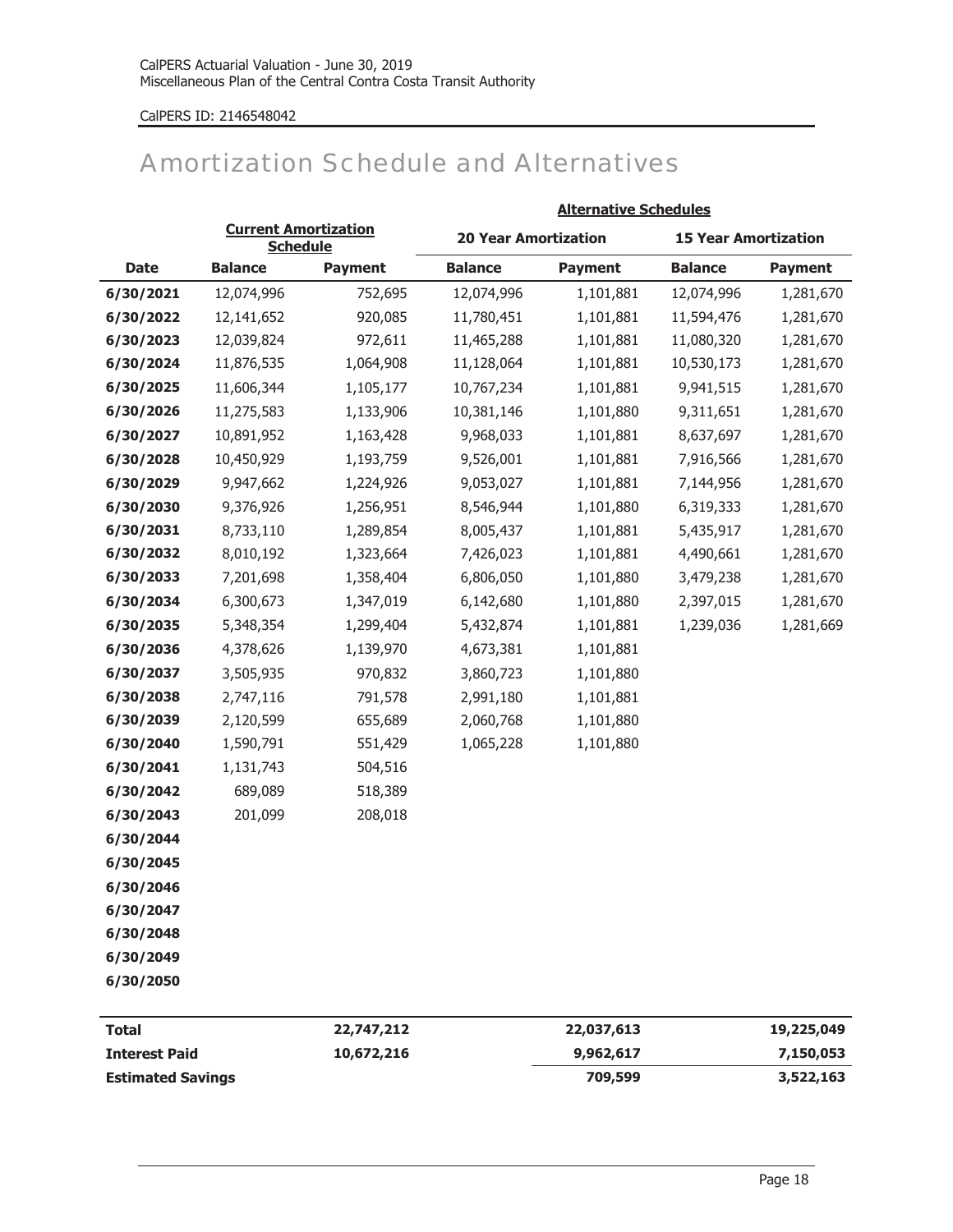# Hypothetical Termination Liability

The hypothetical termination liability is an estimate of the financial position of the plan had the contract with CalPERS been terminated as of June 30, 2019. The plan liability on a termination basis is calculated differently from the plan's ongoing funding liability. For this hypothetical termination liability calculation, both compensation and service are frozen as of the valuation date and no future pay increases or service accruals are assumed. This measure of funded status is not appropriate for assessing the need for future employer contributions in the case of an ongoing plan, that is, for an employer that continues to provide CalPERS retirement benefits to active employees.

A more conservative investment policy and asset allocation strategy was adopted by the CalPERS Board for the Terminated Agency Pool. The Terminated Agency Pool has limited funding sources since no future employer contributions will be made. Therefore, expected benefit payments are secured by risk-free assets and benefit security for members is increased while limiting the funding risk. However, this asset allocation has a lower expected rate of return than the PERF and consequently, a lower discount rate assumption. The lower discount rate for the Terminated Agency Pool results in higher liabilities for terminated plans.

The effective termination discount rate will depend on actual market rates of return for risk-free securities on the date of termination. As market discount rates are variable the table below shows a range for the hypothetical termination liability based on the lowest and highest interest rates observed during an approximate 19-month period from 12 months before the valuation date to 7 months after.

| <b>Market</b><br>Value of<br><b>Assets (MVA)</b> | <b>Hypothetical</b><br><b>Termination</b><br>Liability $1,2$<br>$@1.75\%$ | <b>Funded</b><br><b>Status</b> | <b>Unfunded</b><br><b>Termination</b><br><b>Liability</b><br>$@1.75\%$ | <b>Hypothetical</b><br><b>Termination</b><br>Liability $1,2$<br>$@3.25\%$ | <b>Funded</b><br><b>Status</b> | <b>Unfunded</b><br><b>Termination</b><br>Liability<br>$@3.25\%$ |
|--------------------------------------------------|---------------------------------------------------------------------------|--------------------------------|------------------------------------------------------------------------|---------------------------------------------------------------------------|--------------------------------|-----------------------------------------------------------------|
| \$93,584,576                                     | \$202,410,412                                                             | 46.2%                          | \$108,825,836                                                          | \$165,399,919                                                             | 56.6%                          | \$71,815,343                                                    |

<sup>1</sup> The hypothetical liabilities calculated above include a 5 percent contingency load in accordance with Board policy. Other actuarial assumptions can be found in Appendix A.

<sup>2</sup> The current discount rate assumption used for termination valuations is a weighted average of the 10-year and 30-year U.S. Treasury yields where the weights are based on matching asset and liability durations as of the termination date. The discount rates used in the table are based on 20-year Treasury bonds, rounded to the nearest quarter percentage point, which is a good proxy for most plans. The 20-year Treasury yield was 2.31 percent on June 30, 2019, and was 1.83 percent on January 31, 2020.

In order to terminate the plan, you must first contact our Retirement Services Contract Unit to initiate a Resolution of Intent to Terminate. The completed Resolution will allow the plan actuary to give you a preliminary termination valuation with a more up-to-date estimate of the plan liabilities. CalPERS advises you to consult with the plan actuary before beginning this process.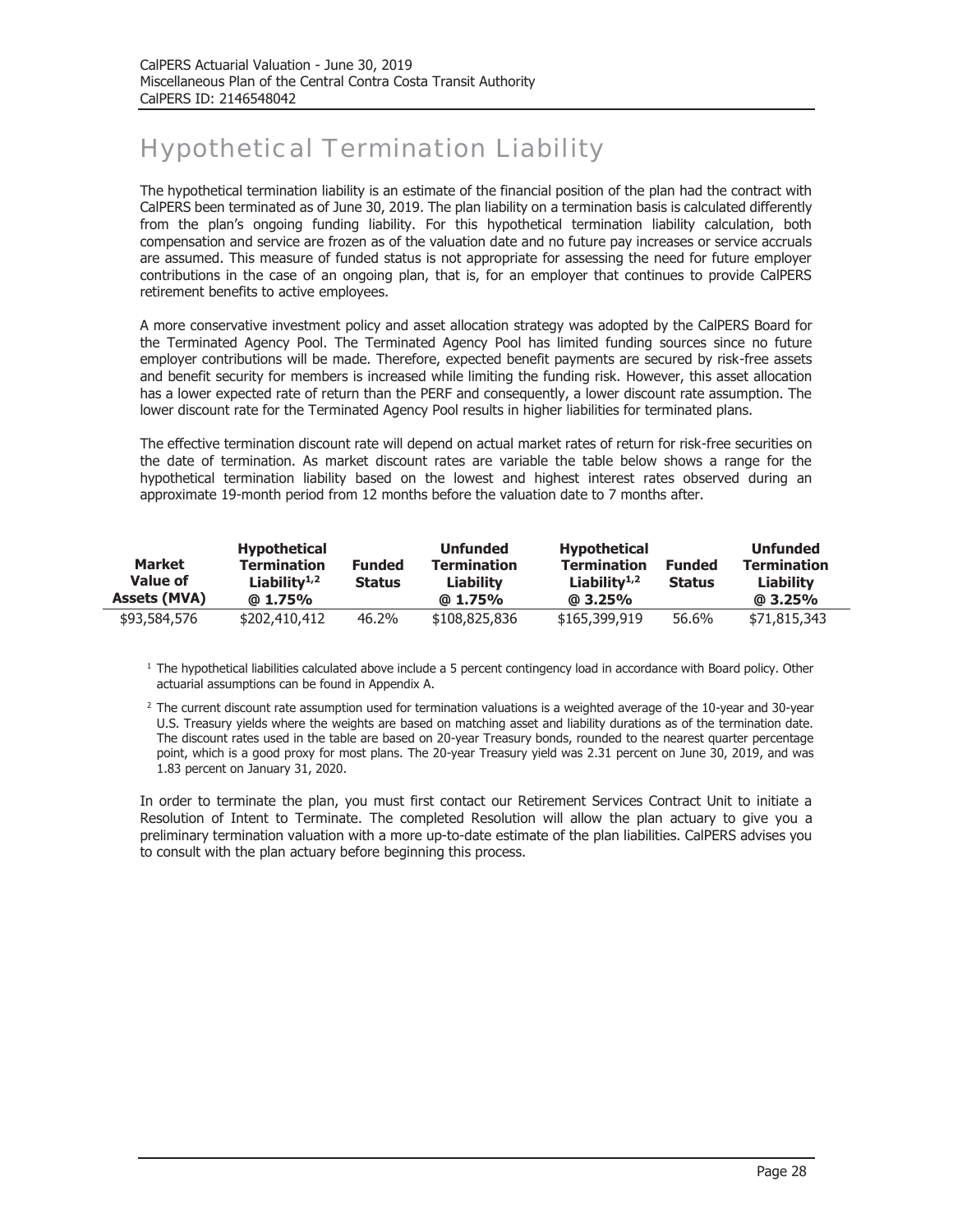### Summary of Valuation Data

|                                                   | June 30, 2018 | June 30, 2019 |
|---------------------------------------------------|---------------|---------------|
| 1. Active Members                                 |               |               |
| a) Counts                                         | 251           | 241           |
| b) Average Attained Age                           | 51.25         | 51.70         |
| c) Average Entry Age to Rate Plan                 | 38.29         | 38.54         |
| d) Average Years of Credited Service              | 12.65         | 12.84         |
| e) Average Annual Covered Pay                     | \$59,089      | \$60,872      |
| Annual Covered Payroll<br>f)                      | 14,831,366    | 14,670,139    |
| g) Projected Annual Payroll for Contribution Year | 16,088,911    | 15,914,013    |
| h) Present Value of Future Payroll                | 105,609,728   | 104,477,417   |
| 2. Transferred Members                            |               |               |
| a) Counts                                         | 52            | 50            |
| b) Average Attained Age                           | 48.58         | 49.13         |
| c) Average Years of Credited Service              | 1.48          | 1.87          |
| d) Average Annual Covered Pay                     | \$66,272      | \$39,097      |
| 3. Terminated Members                             |               |               |
| a) Counts                                         | 128           | 147           |
| b) Average Attained Age                           | 51.61         | 51.12         |
| c) Average Years of Credited Service              | 3.28          | 3.07          |
| d) Average Annual Covered Pay                     | \$39,798      | \$39,812      |
| 4. Retired Members and Beneficiaries              |               |               |
| a) Counts                                         | 197           | 205           |
| b) Average Attained Age                           | 70.32         | 70.53         |
| c) Average Annual Benefits                        | \$17,792      | \$18,608      |
| 5. Active to Retired Ratio $[(1a)/(4a)]$          | 1.27          | 1.18          |

Counts of members included in the valuation are counts of the records processed by the valuation. Multiple records may exist for those who have service in more than one valuation group. This does not result in double counting of liabilities.

Average Annual Benefits represents benefit amounts payable by this plan only. Some members may have service with another agency and would therefore have a larger total benefit than would be included as part of the average shown here.